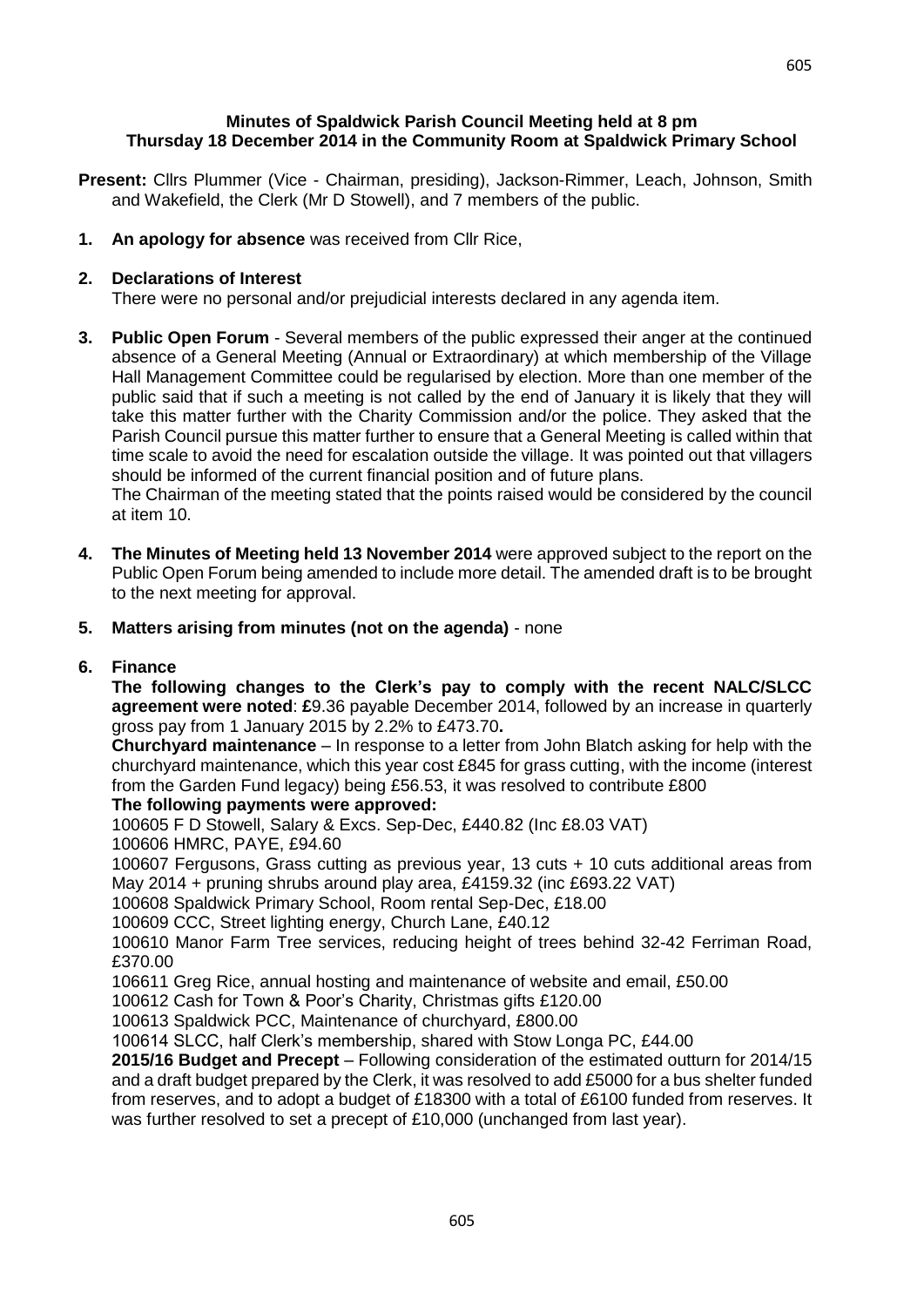## **7. Planning**

**New planning applications** – none received since the last meeting **Local Planning Authority decisions** – none determined since the last meeting

## **8. Assets – Provision / Maintenance**

**War Memorial** – The Clerk reported that he had made no recent progress on the scheme to refurbish or duplicate the inscriptions.

**Footpath notice board** – Cllr Johnson said that, after Christmas, he will look at the practicality of locating it at the back of the Parish Council notice board on the Village Green.

**Trees on Village Green** – it was noted that two quotations to reduce the canopies by 30% and to obtain HDC permission prior to commencing work have been received to date and a third is expected shortly. These are to be considered at the next meeting.

**Children's Play Area, Ferriman Road** – it was noted that the hedges around the fenced area have now been cut; and that the Clerk's action re the poor finish of the safety surface repairs is outstanding.

**Bus Shelter in Royston Avenue** – The Clerk reported that he had received three quotations which he briefly described to the meeting. It was agreed to provide all members with details of the shelters offered, to facilitate an informed discussion on the matter at a future meeting.

**Other Assets** – to receive reports of any new problems and note progress on others.

**Parish Council Notice Boards** – It was noted that Cllr Johnson has rectified problems with the doors of both boards to enable them to open sticking door problem and is looking at fitting backing boards to assist in use of drawing pins.

**Bollard at Public Open Space, Ferriman Road – when the trees along the boundary were** lopped the existing bollard was disabled. Following discussion which included replacing the bollard with a more robust type, the Clerk was asked to obtain costs for replacing the old bollard with one of similar size.

# **9. Highways, footpaths, byways etc. – to note the following updates**

**Street Lighting PFI** – High Street design details awaited.

**Local Highway Improvement Initiative 2014/15** – to note that CCC has instructed the contractor to carry out the kerb improvement near the High Street post box; and that the project engineer will shortly recommence design work on the Thrapston Road footway improvement scheme. Richard Johnson of Manor Farm House, who recently placed three boulders near the post box to stop vehicles overrunning the kerb, will remove them when CCC start work.

**Local Highway Improvement Initiative 2015/16** – The bid for 2 flashing 30 mph signs was submitted to the review panel on 7 November – a response is awaited.

**Litter Bin at High Street / Long Lane** - The Clerk has suggested to HDC that this bin which is in danger of falling over should be relocated on the High Street side of the Beech House garden wall buttress. An inspector will assess this new position and, if acceptable, the contractor will reinstall it. The proposed new site

**Litter Bin in Ferriman Road** – It was noted that an HDC inspector was planning to look again for a suitable site in Ferriman Road including outside the school; and that the chance of getting a bin would be improved if the PC fund the supply and installation at a cost of £473.33. The meeting decided to drop this proposal which would have been convenient for dog walkers to dispose of dog waste bags, but as there is no litter problem in the area was considered to be an unnecessary expense

**Potholes outside Spaldwick Service Station – It was noted that, following a complaint from the manager passed on by Mick Ager regarding a l**arge pothole in the entrance to the Petrol station, the Clerk examined the site plans and formed the opinion that the pothole in question is part of the highway and subsequently asked County Highways to repair 3 potholes in that area. CCC have subsequently confirmed that they recognise that the fault needs addressing, and the work has been **scheduled** to be undertaken at the earliest opportunity.

**Cockway Lane** – following a complaint received from a member of the public Mick Ager reported to CCC a very muddy flooded section adjacent to the stream which goes under the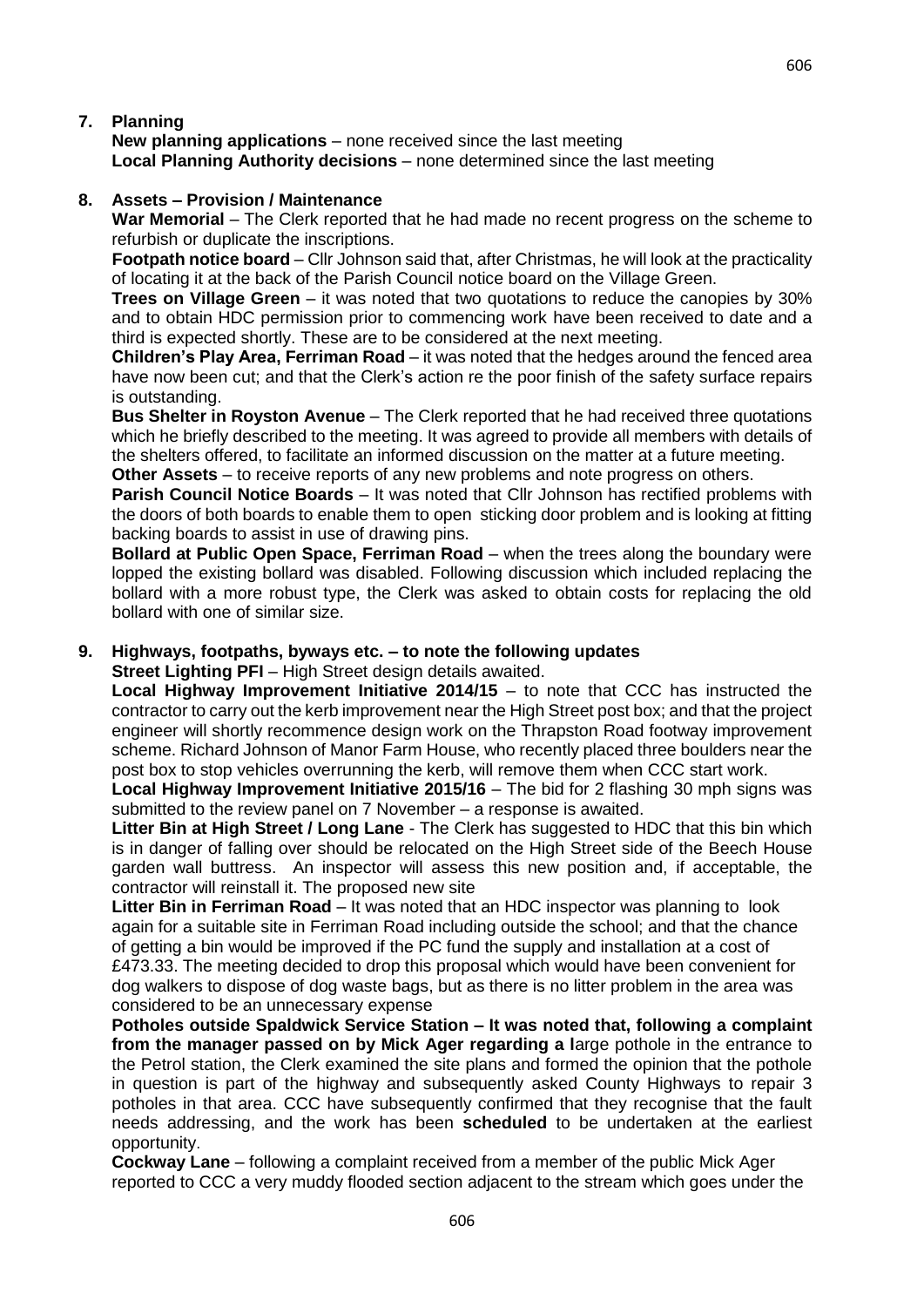lane about 165 metres from the end of Mount Pleasant, and has suggested planings should be spread as was done in Long Lane.

Simeon Carroll, the CCC Rights Of Way Officer, has responded that he will ask the contractor who is due to carry out work on a muddy section of the ROW further west to look at this when he is there but as the first section of Cockway Lane is technically highway and not part of the ROW network he cannot promise

**10. Village Hall -** In the absence of any update from the Management Committee, there was a discussion during which members echoed the concerns raised in the Public Open Forum. At its conclusion it was **resolved** to write to the Chairman of the Village Hall Management Committee, asking for a meeting of his Committee to be held in early January to make arrangements for an Extraordinary General Meeting to be held not later than 30<sup>th</sup> January 2015, for the primary purpose of electing a Management Committee which accords with its constitution. The arrangements need to include the distribution of leaflets with due notice to all households in the Village and booking a suitable meeting room.

Voting on the resolution, which more than one member asked to be recorded, was **FOR**: Councillors Leach, Jackson-Rimmer, Johnson, Plummer, Smith and Wakefield. **AGAINST**: none

- **11. Bus Service changes**  a decision on the future of scheduled services is awaited.
- **12. Water courses, drainage and flood risk measures** the Clerk gave progress reports: **A) Ditch adjacent to Willow House** connecting sheep field to the Brook – Cllr Mike Baker has arranged a site meeting at 10 am on Saturday with John Oldfield (Internal Drainage Board Engineer), Mr & Mrs Wheeler and the Clerk to determine the problem and what action to take. **B) Tree in Brook north of A14 crossing** – this tree and other obstructions upstream to the Thrapston Road Bridge were cleared by the Environment Agency 11 December.

**C) Pond at 54 Stow Road** - At the October meeting, which noted that this pond had recently been filled in, the question arose as to what happened to the results of the pond survey carried out a few years ago and whether as a result certain ponds, and in particular this one, had been given some form of protection. The Clerk has since spoken to the Manager of the Cambridgeshire & Peterborough Environmental Records Centre who said he has no record of the survey. He stated that the pond itself would not be protected, but if Great Crested Newts had been observed there then they would be protected, however CPERC has no record of any at that location. Cllr Wakefield said she was concerned that removal of this large pond might cause flooding nearby. The Clerk will discuss the question with the appropriate authority.

## **13. Correspondence**

**Woolley Hill Local Energy Discount Scheme -** Prior to Christmas, RES will be contacting the properties eligible for LEDS (those sited within 2km of the turbines) to ask them to sign up to the scheme by submitting details of their electricity supplier. They will receive £100 per year discount from the point that Woolley Hill Wind Farm becomes fully operational – which is predicted to be in early spring 2015.

**Transparency Code for Councils with turnover under £25,000 (handed to members)** - The Government has published the final version of this Code which replaces the need for external audit for parish councils with turnover less than £25,000. The code will require the on-line publication of information which the Government says will provide taxpayers with a clear picture of the council's' activities, spending and governance and will improve the ability of communities to hold local public bodies to account. The Code is published initially as recommended practice but the Secretary of State intends to make the code mandatory by April 1st.